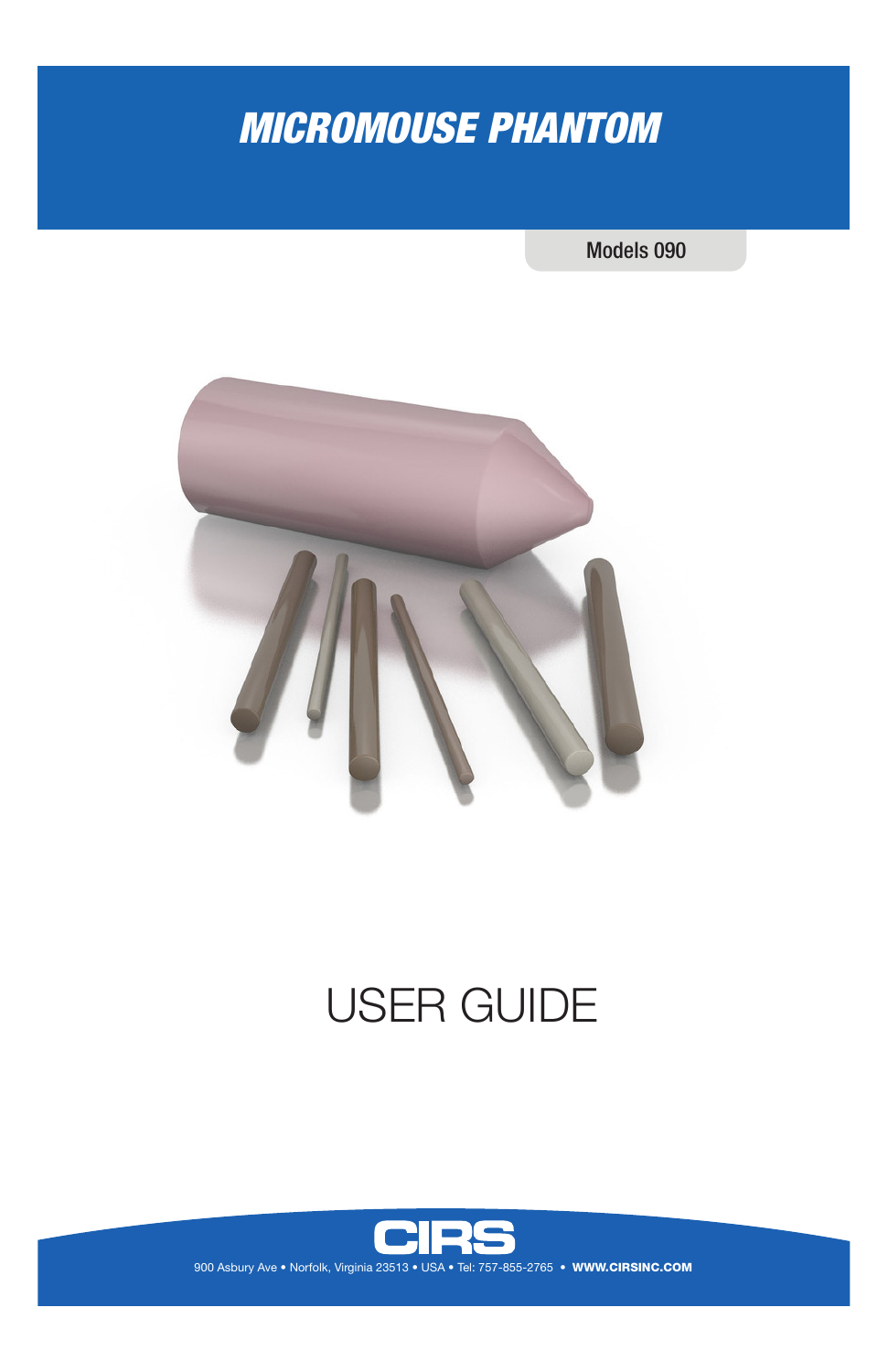#### *OBJECTIVE*

The CIRS Model 090 MicroMouse Phantom serve two functions:

- 1. Evaluate mineral density with Micro-CT scanners.
- 2. Determine contrast detectability and estimating low-contrast resolution

#### *PHANTOM DESCRIPTION*

The phantom consists of 11 rods in three diameters: 2, 4, and 5mm at various lengths. The rods range from inhale lung to rods loaded with Hydroxyapatite (HA) between 0mg/cc and 750mg/cc in a soft tissue equivalent epoxy background. Targets are embedded in a muscle equivalent material, approximately the size of a small rodent.

## *SPECIFICATIONS*

| <b>OVERALL DIMENSIONS</b> | 20 mm $\varnothing$ x 60 mm          |  |
|---------------------------|--------------------------------------|--|
| <b>ROD DIMENSIONS:</b>    |                                      |  |
| <b>RODS 1-6</b>           | 2 mm $\varnothing$ x 20 mm           |  |
| <b>RODS 7-10</b>          | 4 mm $\varnothing$ x 20 mm           |  |
| <b>ROD 11</b>             | $5 \text{ mm}$ $\varnothing$ x 10 mm |  |
| <b>MATFRIAL</b>           | <b>Tissue Equivalent</b>             |  |

| <b>COMPONENT:</b> | COMPOSITION: |  |
|-------------------|--------------|--|
| <b>Body</b>       | Muscle       |  |
| Rod 1             | $0$ mg/cc    |  |
| Rod <sub>2</sub>  | $50$ mg/cc   |  |
| Rod 3             | $100$ mg/cc  |  |
| Rod 4             | $250$ mg/cc  |  |
| Rod 5             | 500 mg/cc    |  |
| Rod 6             | 750 mg/cc    |  |
| Rod 7             | $0$ mg/cc    |  |
| Rod 8             | $50$ mg/cc   |  |
| Rod 9             | $250$ mg/cc  |  |
| Rod 10            | 750 mg/cc    |  |

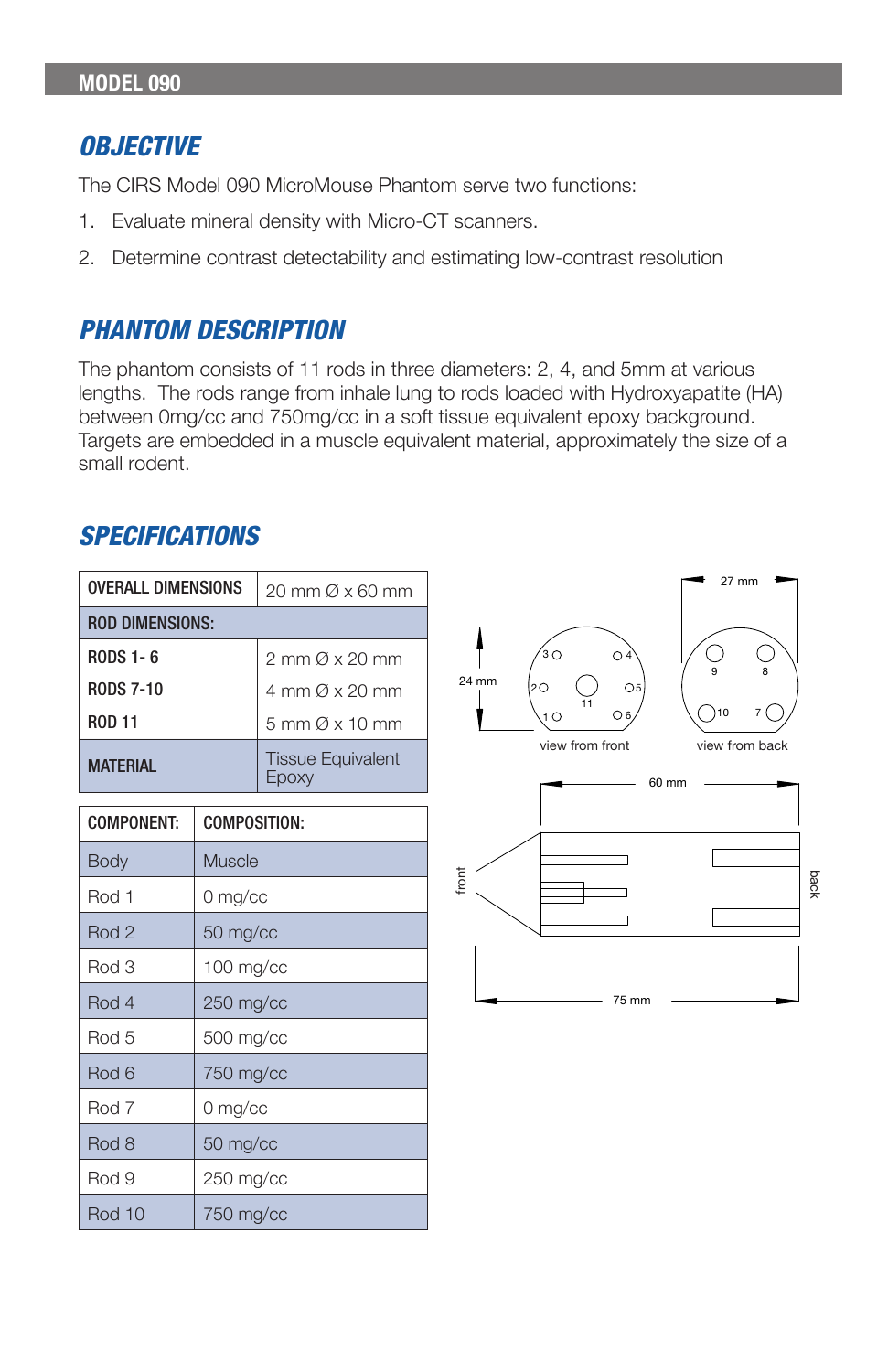| <b>ELECTRON DENSITY DATA</b> |                           |                                                  |                              |  |
|------------------------------|---------------------------|--------------------------------------------------|------------------------------|--|
| <b>DESCRIPTION</b>           | PHYSICAL DENSITY.<br>G/CC | <b>ELECTRON DENSITY</b><br><b>PER CC. X 1023</b> | <b>RED (RELATIVE TO H2O)</b> |  |
| $0 \, \text{mg}$ cc          | 1.083                     | 3.564                                            | 1.067                        |  |
| 50 mg/cc                     | 1.115                     | 3.653                                            | 1.094                        |  |
| $100$ mg/cc                  | 1.146                     | 3.743                                            | 1.121                        |  |
| $250$ mg/cc                  | 1.241                     | 4.011                                            | 1.201                        |  |
| 500 mg/cc                    | 1.400                     | 4.459                                            | 1.335                        |  |
| 750 mg/cc                    | 1.558                     | 4.907                                            | 1.469                        |  |
| Lung                         | 0.205                     | 0.668                                            | 0.200                        |  |
| <b>Muscle</b>                | 1.063                     | 3.483                                            | 1.043                        |  |

\* Physical Density - The actual physical density of the insert can vary within ± 1% of the manufacturing target density. Note: CIRS strongly recommends that the user inputs the electron density whenever prompted for material data by the TPS*.*

## *CLEANING*

Cleaning may be accomplished by using mild soap and water solutions. Avoid contact with corrosive substances and with radiographic contrast media. Wash thoroughly if such contact occurs.

#### *HANDLING AND STORAGE*

Your phantom is manufactured from epoxy resin. Various other chemicals and fillers have been added to the resin using a proprietary tissue simulation technology. As with most other epoxy plastics, your phantoms may discolor over time. This process can be accelerated by direct exposure to sunlight or extreme temperatures. Discoloration does not affect tissue equivalent performance. Epoxy is quite durable, but can still be damaged if it is dropped on a hard surface so handle with care! Most phantoms can be easily repaired. If damaged, contact CIRS.

## *TECHNICAL SUPPORT*

Contact CIRS customer service at (800) 617-1177.